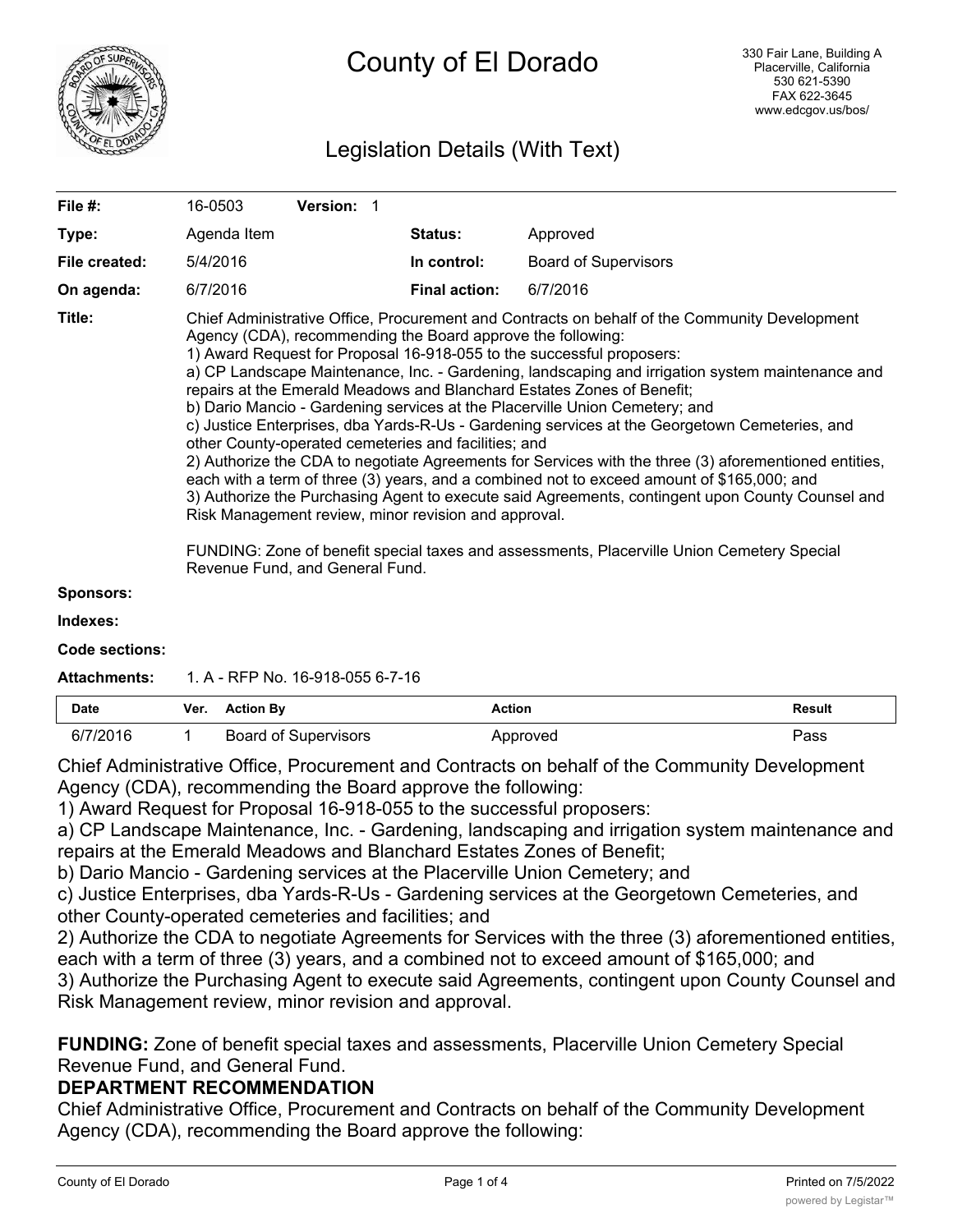1) Award Request for Proposal (RFP) No. 16-918-055 to the successful proposers:

a) CP Landscape Maintenance, Inc. - Gardening, landscaping and irrigation system maintenance and repairs at the Emerald Meadows and Blanchard Estates Zones of Benefit; and

b) Dario Mancio - Gardening services at the Placerville Union Cemetery; and

c) Justice Enterprises, dba Yards-R-Us - Gardening services at the Georgetown Cemeteries, and other County-operated cemeteries and facilities; and

2) Authorize the CDA to negotiate Agreements for Services with the three (3) aforementioned entities, each with a term of three (3) years, and a combined not to exceed amount of \$165,000; and 3) Authorize the Purchasing Agent to execute said Agreements, contingent upon County Counsel and Risk Management review, minor revision and approval.

Make findings that it is more feasible and economical to engage an outside contractor for the provision of on-call gardening and landscaping services in accordance with Ordinance 3.13.040.

#### **DISCUSSION / BACKGROUND**

The CDA is responsible for financial management and oversight of County Service Area No. 9 zones of benefit, including the Georgetown Cemetery Zone No. 98503, Blanchard Estates Zone No. 98145, and Emerald Meadows Landscaping, Lighting and Wetland Related Services Zone No. 98580 (Emerald Meadows), and all of the County's cemeteries including the Placerville Union Cemetery.

Gardening services at each of the County's cemeteries includes: mowing and trimming around graves and memorial installations; removing dead floral arrangements and other trash; cleaning debris form public areas, mausoleums and columbaria; and removing green waste.

The Georgetown Cemetery Zone of Benefit provides funding for gardening services at the Georgetown Pioneer Cemetery, the Renke Annex to the Georgetown Pioneer Cemetery, and the Georgia Slide Cemetery through a special tax. Services at Placerville Union are currently funded from a long-term maintenance account from monies provided to the County with transfer of responsibility for and title to the cemetery in 2006. Services at all other County cemeteries are paid from the General Fund.

Gardening and landscape maintenance services at Emerald Meadows and Blanchard Estates include (in addition to mowing and trimming) minor trimming of trees, bushes and shrubs, inspecting plantings for presence of disease or insect infestation, routine sprinkler and irrigation system maintenance and repairs, replacing "seasonal color" plantings, trees and other plants and repairing split rail fencing. Gardening and landscape maintenance services and irrigation system maintenance and repair services for Emerald Meadows and Blanchard Estates are paid from the annual benefit assessments for the zones.

Following its formation, the CDA conducted a competitive process for all contracts for services utilized by the various divisions. Contracts for gardening and landscape maintenance services described herein had been recently executed; therefore, these services were not included in a bid, RFP or request for qualifications at that time.

Gardening and landscape maintenance services are not Public Projects as defined in Public Contract Code section 22002(c). Consistent with the County's Procurement Policy for Services as revised on 10/22/13 (BOS Policy C-17, Section 7.0) and the County's Purchasing Ordinance code section 3.12, the CDA submitted a request to the Purchasing Agent to conduct an RFP process for gardening and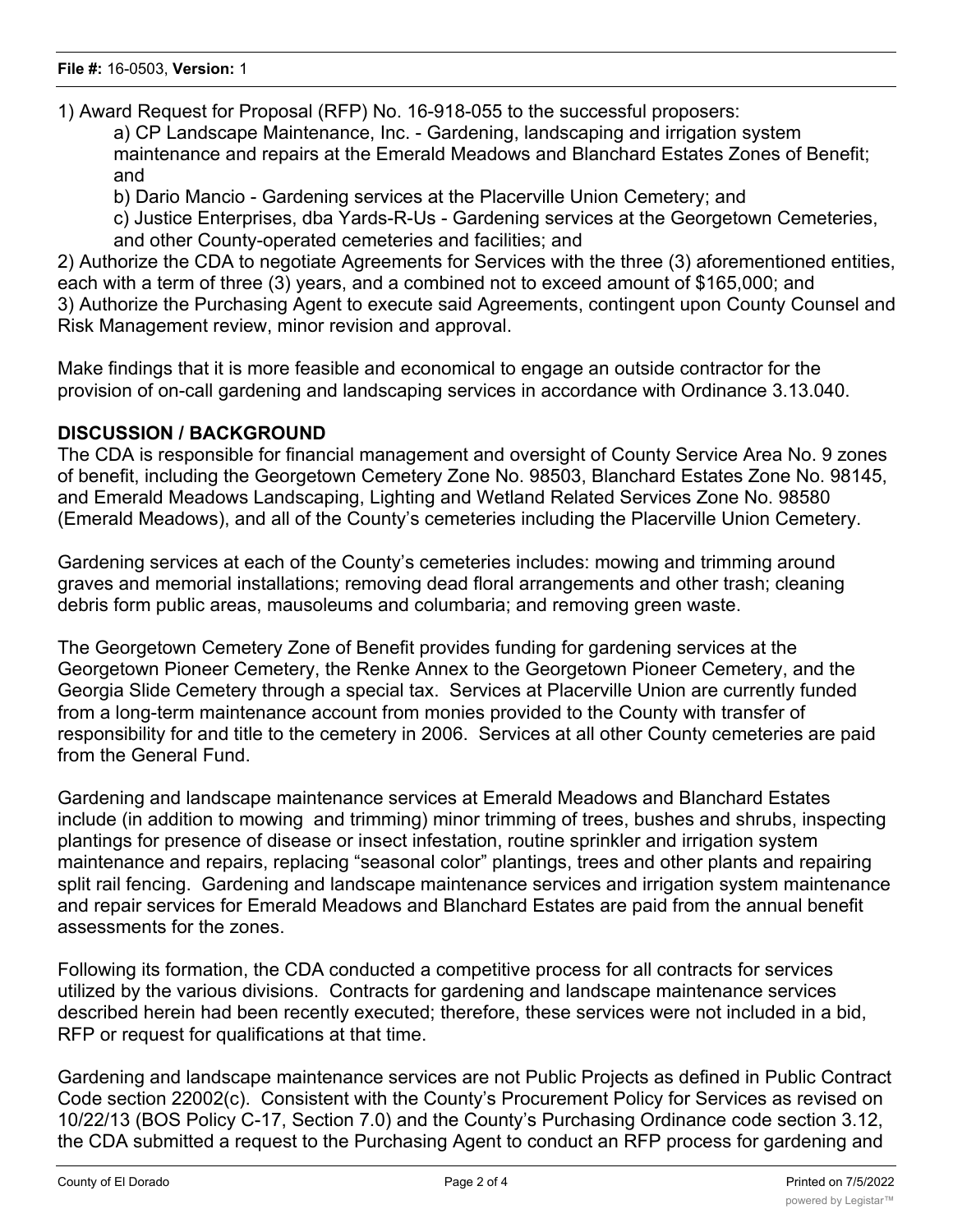#### **OTHER DEPARTMENT / AGENCY INVOLVEMENT**

Procurement and Contracts, Community Development Agency, County Counsel, Risk Management**.**

#### **CAO RECOMMENDATION**

Chief Administrative Office concurs with staff's recommendations.

#### **FINANCIAL IMPACT**

There is no change in Net County Cost. All on-call and routine gardening and landscape maintenance services in the County Service Area No. 9 zones of benefit, Georgetown Cemeteries, Emerald Meadows and Blanchard Estates, will be paid from zone special taxes and benefit assessments. Gardening services at Placerville Union Cemetery will be paid from the Placerville Union Cemetery Special Revenue Fund. Services at other County-operated cemeteries would be paid from the General Fund. The total of all services will not exceed \$165,000 over the three-year terms, and will be authorized within the approved budgeted expenditures for each Zone and

#### **File #:** 16-0503, **Version:** 1

landscape maintenance services for the County's cemeteries and zones of benefit.

The following considerations were made prior to requesting the RFP:

- Skills and qualifications required to perform the work are similar to those of grounds maintenance staff; however, the aggregate amount of work required annually is insufficient to warrant the addition of County staff.
- · The facilities requiring routine maintenance are located in three distinct areas: Georgetown, Cameron Park, and Placerville. The time required for travel among the three distinct areas, and the seasonal, sporadic, concentrated need for services at the cemeteries before Memorial Day and Veterans' Day negatively impact the availability of County employees to perform the work.
- Independent contractors are available in each general area to perform the work on an on-call basis.

Some, but not all of the services included in the RFP require a C27-Landscaping Contractor License from the State Contractors License Board, such as irrigation system maintenance and repairs. The RFP was structured so that a proposer could submit the proposal according to the firm's qualifications and preferred work locations. RFP 16-918-055 closed on April 1, 2016. Four responses were received. One response was incomplete, and was therefore not evaluated.

## **ALTERNATIVES**

The Board may choose to award a single contract for all of the Gardening, Landscaping and Irrigation System Maintenance and Repair Services. However, the single proposer who meets the licensing requirements for all of the services does not desire to perform work at any of the County-operated cemeteries.

The Board may choose not to award a contract, but to have the work performed by County grounds maintenance staff. Where County staff was utilized for this work historically, overall workload with County facilities prevented the level of maintenance desired by community residents from occurring, and resulted in degradation of facilities, which resulted in more costly, more extensive repairs and